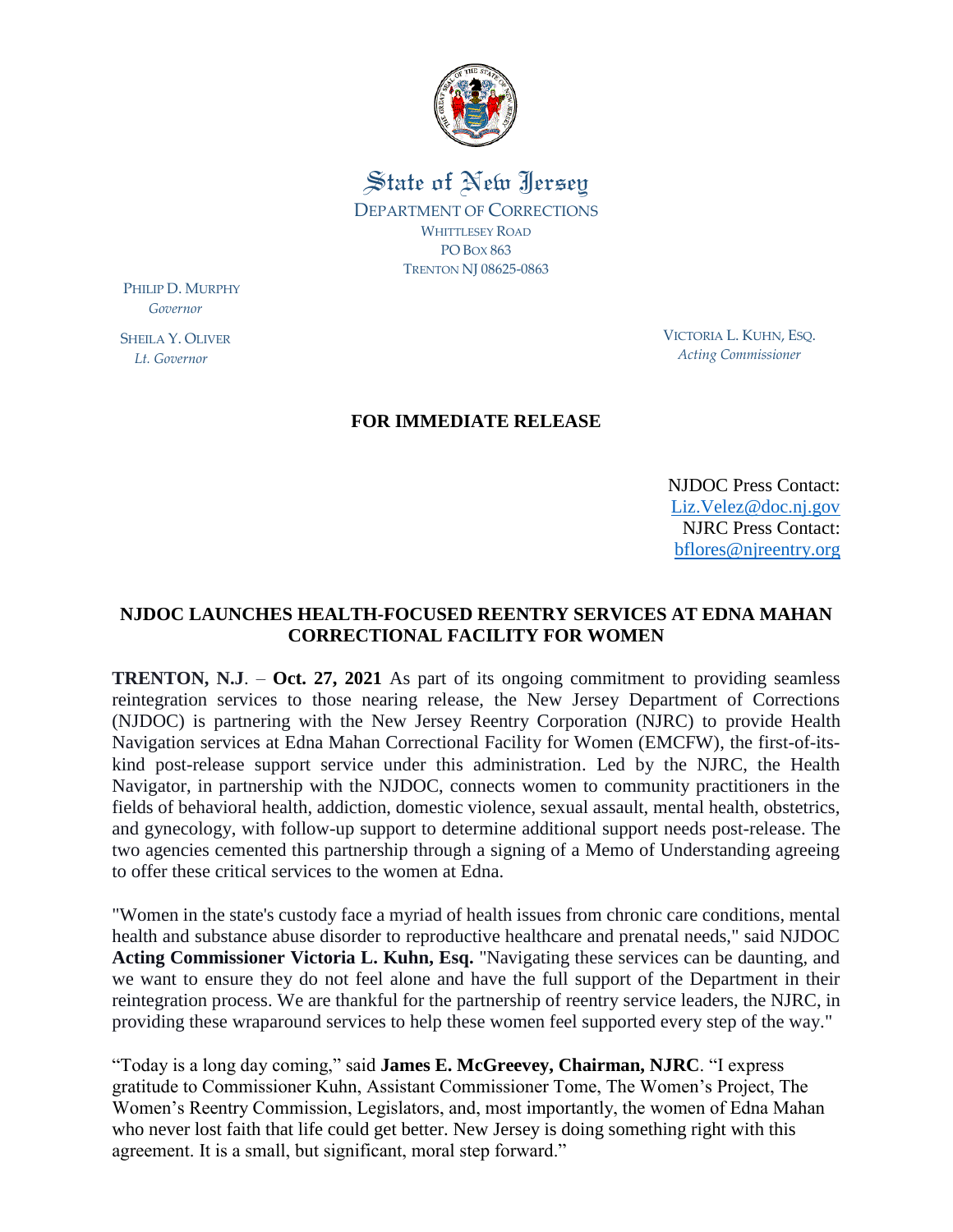"It is imperative that we provide incarcerated women with reentry resources and support," said **New Jersey Lieutenant Governor Sheila Oliver**. "To this end, the Health Navigator will link women at Edna Mahan to New Jersey health care providers so they may successfully reenter their communities post-incarceration."

"Providing vital health care services to those returning to the community is critical as they resume their lives, work, and family relations," said **First Lady Tammy Murphy**. "By signing this Memorandum of Understanding, the New Jersey Department of Corrections and New Jersey Reentry Corporation are prioritizing the health and well-being of women who are involved with the justice system. Connecting these women directly with practitioners in the community will ensure a comprehensive continuum of care and immeasurable support as they pursue healthy, productive lives."

In addition to connecting individuals to community practitioners the Health Navigator seeks to bridge gaps in the areas of social, occupational, intellectual, financial, and spiritual support services, incorporating family and significant others wherever possible within these holistic health plans assessed every three months.

The Health Navigator is an enhancement to the NJDOC comprehensive discharge process which begins at intake. The Department's discharge process includes identifying specialized needs and connecting those nearing release through the Department's medical team with post-release prescription medication and community support services, including mental health appointments and a peer navigator. Additionally, the Department's social services team helps connect eligible individuals with application assistance for certain state benefits such as affordable health care and obtaining a state Motor Vehicle Commission identification.

"Women leaving state prison need quality health care to support their successful transition into society," said **New Jersey Senate President Steve Sweeney**. "The agreement between the Department of Corrections and the Reentry Corporation will ensure that court-involved women leaving Edna Mahan Corrections Center receive critically needed medical care. When we established the Commission on Women's Reentry Services, medical and behavioral care was a major focus. Today's agreement works to make those services a reality."

"Upon release from prison, many women face barriers to securing a Medicaid card and health care services," said **New Jersey Senator Sandra Cunningham**. "This historic agreement between NJRC and NJDOC will help ensure that women returning from Edna Mahan have access to the medical and behavioral health care services, which are vital to reentry."

"A survey of more than 1,000 recently released individuals in the process of reentry found that nine in ten women suffered from diagnosed health conditions requiring active treatment and management," said **New Jersey Senator Nellie Pou**. "Health Navigator services will be critical to helping women at Edna Mahan manage health conditions both during incarceration, and upon reentry."

"We should always have a system in place that protects the overall well-being of our women in any correctional institution," said **New Jersey Senator Teresa Ruiz.** "As a state our policies need to shift towards ensuring women in institutions receive adequate physical and mental health services as well as social service programs that keep our families connected and provide pathways back into integration. The women of Edna Mahan Correctional Facility, without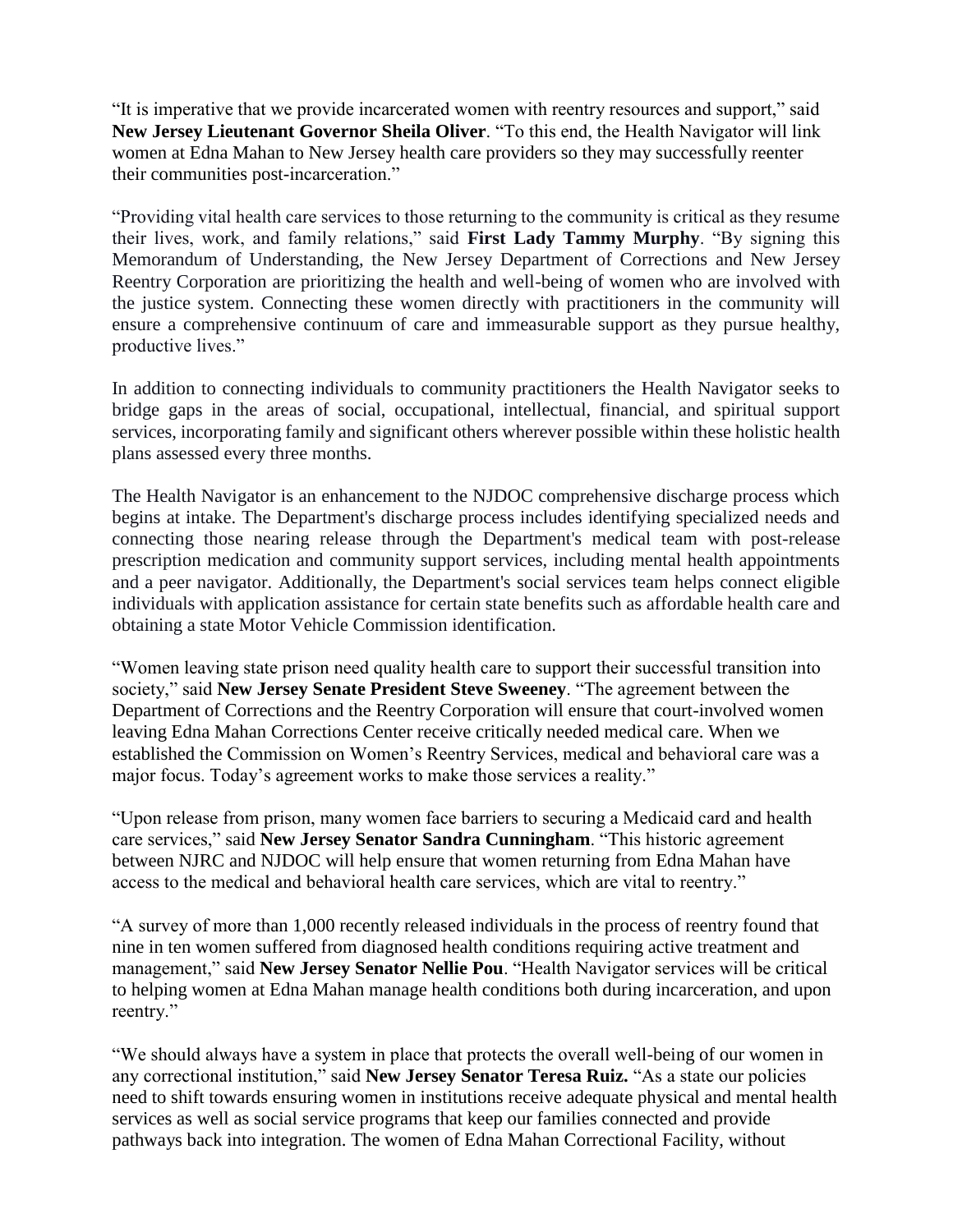question, suffered from years of abuse and neglect. Today's agreement marks a critical step in the right direction as women are transitioned from this environment to safer facilities."

"What a wonderful step forward for women leaving Edna Mahan Correctional Institution," said **New Jersey Senator Loretta Weinberg. "**The NJ Reentry Corp. will link these women with necessary health services upon their exit. A terrific first step to help start a new road in a healthy manner. Thank you for your advocacy as we celebrate your new agreement with the Dept. Of Corrections."

"Everyone deserves a second chance and the agreement signed today marks a real turning point for the women of Edna Mahan," said **New Jersey Assembly Speaker Craig Coughlin**. "Together with the advocacy of the New Jersey Reentry Corporation, we are charting a path forward that ensures these women are offered dignity and respect through services that safeguard their health, well-being, and chance at future success."

"After suffering appalling abuse and unconstitutional conditions at the Edna Mahan Correctional Facility, these women will finally get the attention they deserve as they look to become productive members of society," said **New Jersey Assemblywoman Aura Dunn**. "I have championed putting the health and safety of women first, and I'm grateful that this agreement will get them to a better place both mentally and physically. Making health care services more accessible is critical to getting women back on their feet."

"This agreement between NJDOC and NJRC is a decisive first step toward ensuring that these court-involved women will have access to the health care that they require to return to society," said **New Jersey Assemblywoman Shavonda Sumter.** 

"The New Jersey Reentry Corporation continues to be an integral partner of my work and advocacy on criminal Justice reform within our correctional facilities,'' said **New Jersey Assemblywoman Yvonne Lopez**. As always, I am glad to see the Reentry Corporation on the cutting edge of reentry work with their historic partnership with the Department of Corrections in creating health care linkages for women exiting Edna Mahan. I have no doubt this partnership will yield incredible results for the women involved and will produce better health outcomes, which in turn leads to stronger reentry."

"The medical profession has provided minimal education to the health care team on the special needs that women who are incarcerated have and how these needs change with reentry to their community," said **Dr. Gloria Bachmann, Robert Wood Johnson Medical School, Women's Health Institute, Commission on Reentry Services for Women**. "As well, there also are sparse templates on what constitutes optimal care to incarcerated women in order to address both their mental and physical health needs. The NJ Commission on Women's Reentry is proactively focused on changing this. We want every incarcerated woman given optimal health services that are delivered by a medical care team who can provide tailored, comprehensive preventive and interventive ones that fit her needs."

"In order for court-involved women to secure and maintain employment, it is critical that their mental and behavioral health needs are met, said **Linda Baraka, Commission on Reentry Services for Women**. "NJRC's agreement with NJDOC will help court-involved women manage underlying conditions so they are employment ready upon their release from Edna Mahan."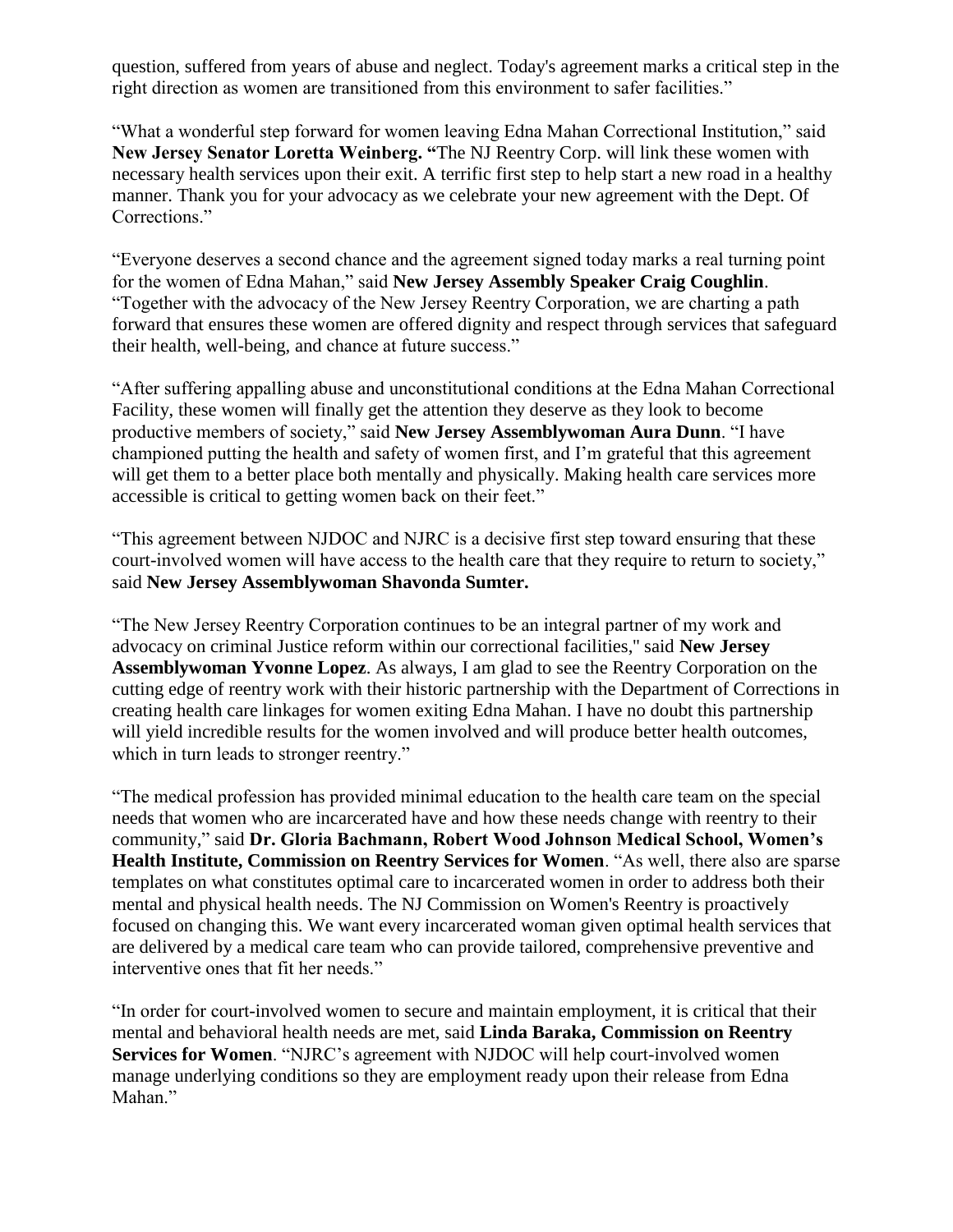"Prisoners are the forgotten people in our society," said **Ms. Ruthi Byrne, Zinn Graves & Field Inc., Commission on Reentry Services for Women**. "Sad to imagine that even short sentences often turn into life sentences after release because of the lack of services and recognition. This effort goes a long way in terms of reconciling their desperate situation."

"This agreement will provide critically-needed health care services for women leaving Edna Mahan Correctional Facility for Women," said **Dr. Petros Levounis, Rutgers New Jersey Medical School, Chair of Psychiatry.** "Upon release from prison, the risk of overdose death for the previously incarcerated is upwards of 130 times greater than that of the general population. Connecting women to treatment and Medication for Opioid Use Disorder (MOUD) services in the community will improve health outcomes, save lives, and enhance successful reentry into the community."

"The agreement between New Jersey Reentry Corporation and the NJ Department of Corrections for women exiting the Edna Mahan Correctional Facility for Women, has the potential to be lifesaving and dramatically enhance successful reentry, said **Dr. Tanya Pagán Raggio-Ashley, Commission on Reentry Services for Women, Health Resources and Services Administration.** "The majority of women at Edna Mahan have physical as well as mental health challenges, requiring continuity of care including medication and counseling. This collaboration can prevent critical gaps in health and mental health care including medications. This linkage can help to prevent homelessness, a very important component to successful reentry. Family reunification with children, partners and other loved ones, is another element of successful reentry, which can benefit greatly from this agreement. Congratulations to all involved in bringing this to fruition!"

"For many women 'behind the wall,' there is a dearth of adequate medical and behavioral health care, said **Dr. Chris Pernell, University Hospital, Essex County Correctional Civilian Task**  Force. "All too frequently, this deficiency is worsened by the failure to link health care services upon reentry into the community. Today's agreement between NJRC and NJDOC is a significant step forward toward ensuring that women will have needed health care services, in some cases long overdue, to address their medical, mental health, and addiction needs."

"This agreement between the New Jersey Reentry Corporation and the New Jersey Department of Corrections is truly a defining moment where comprehensive treatment and rehabilitation can now be offered to women exiting the Edna Mahan correctional facility for Women," said **Dr. Shuvendu Sen, Jersey Shore University Medical Center, Hackensack Meridian**. "A small step but a giant leap!"

"New Jersey Business and Industry Association (NJBIA) is committed to strengthening our economy and work opportunities," said **Michele Siekerka, NJBIA.** "For women returning from incarceration having access to quality health care will improve their reentry and confidence in returning to the job market. NJBIA partners with NJRC to ensure that all New Jerseyans will be part of a trained, skilled workforce."

"As a pastor, health care is a fundamental right for all persons," said **Reverend Dr. Regena Thomas, American Federation of Teachers, Commission on Reentry Services for Women**. "For women subjected to trauma and abuse, medical care is critical. With this agreement, every woman leaving prison will be connected to quality medical professionals. Amen."

"Court-involved women often have a complex set of interrelated medical and behavioral health needs," said **Dr. Su Wang, Saint Barnabas Medical Center**. "Through NJRC and NJDOC's partnership, women at Edna Mahan will have access to high quality, trauma-informed care."